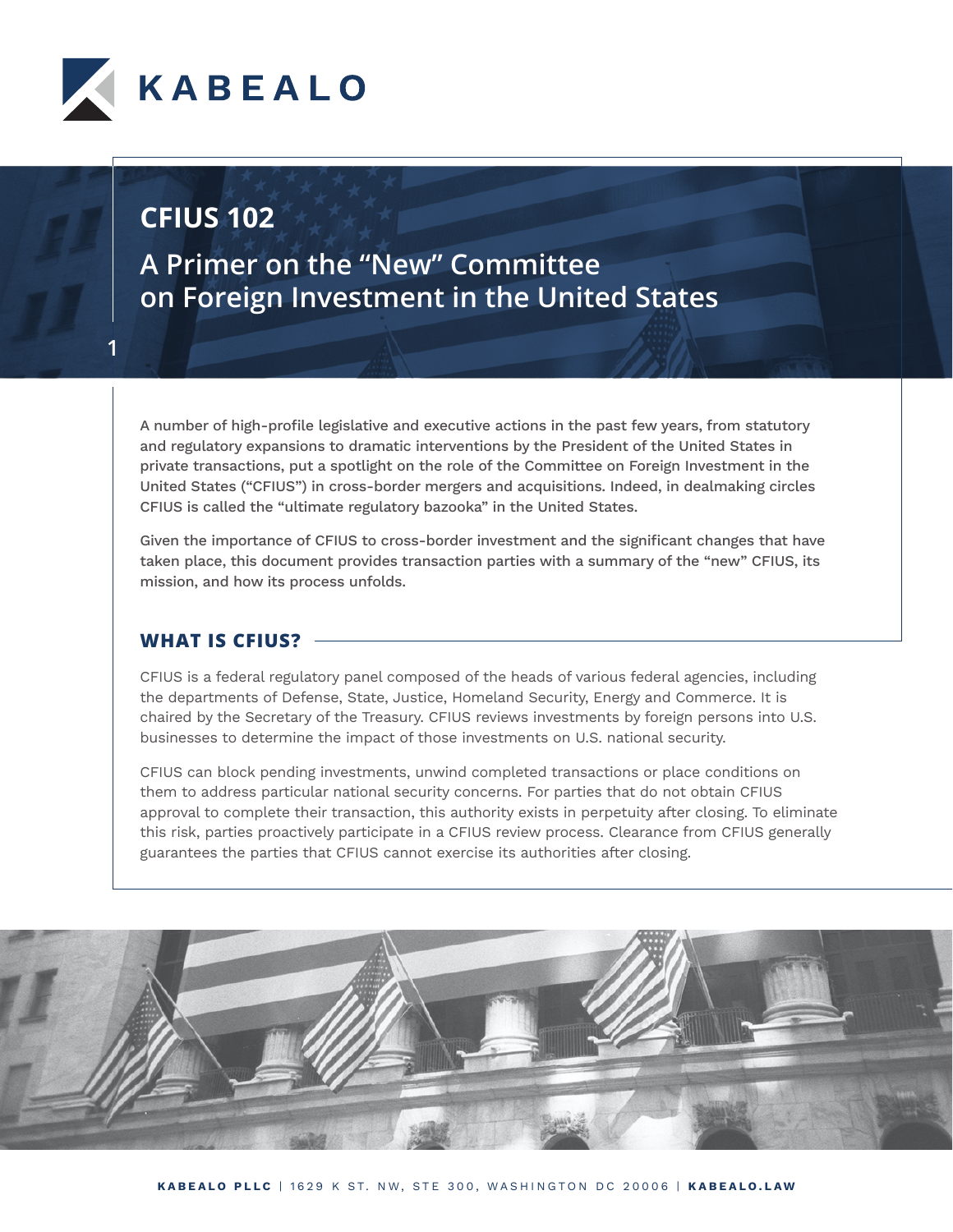

**A Primer on the "New" Committee on Foreign Investment in the United States**

#### **WHAT TRANSACTIONS DOES CFIUS REVIEW?**

CFIUS is empowered to review acquisitions of "control" of U.S. businesses by foreign persons. The CFIUS standard for control is very low, however, and not subject to a bright-line rule. Generally speaking, any investment of 10% or greater in a target's voting securities, in particular if they afford the investor any governance rights in the target, warrant careful examination to determine whether CFIUS jurisdiction may apply.

Under its expanded jurisdiction, the bar for CFIUS jurisdiction is even lower if the target is a "Technology, Infrastructure or Data" U.S. business (a "TID U.S. Business"). In the first instance, any of the following types of transactions can trigger CFIUS jurisdiction:

- Investments that provide the foreign investor membership on the board of directors
- Investments that provide the investor access to material nonpublic technical information in the possession of the U.S. business;
- Investments that provide the investor any other involvement in substantive decision-making

Additionally, any change in an existing foreign investor's rights that provides the investor any of these abilities can trigger CFIUS jurisdiction.

Importantly, real estate transactions (including leases and other conveyances) where the real estate is located within proximity of certain government facilities can also trigger CFIUS jurisdiction.

### **Clearance from CFIUS generally guarantees the parties that CFIUS cannot exercise its authorities after closing.**

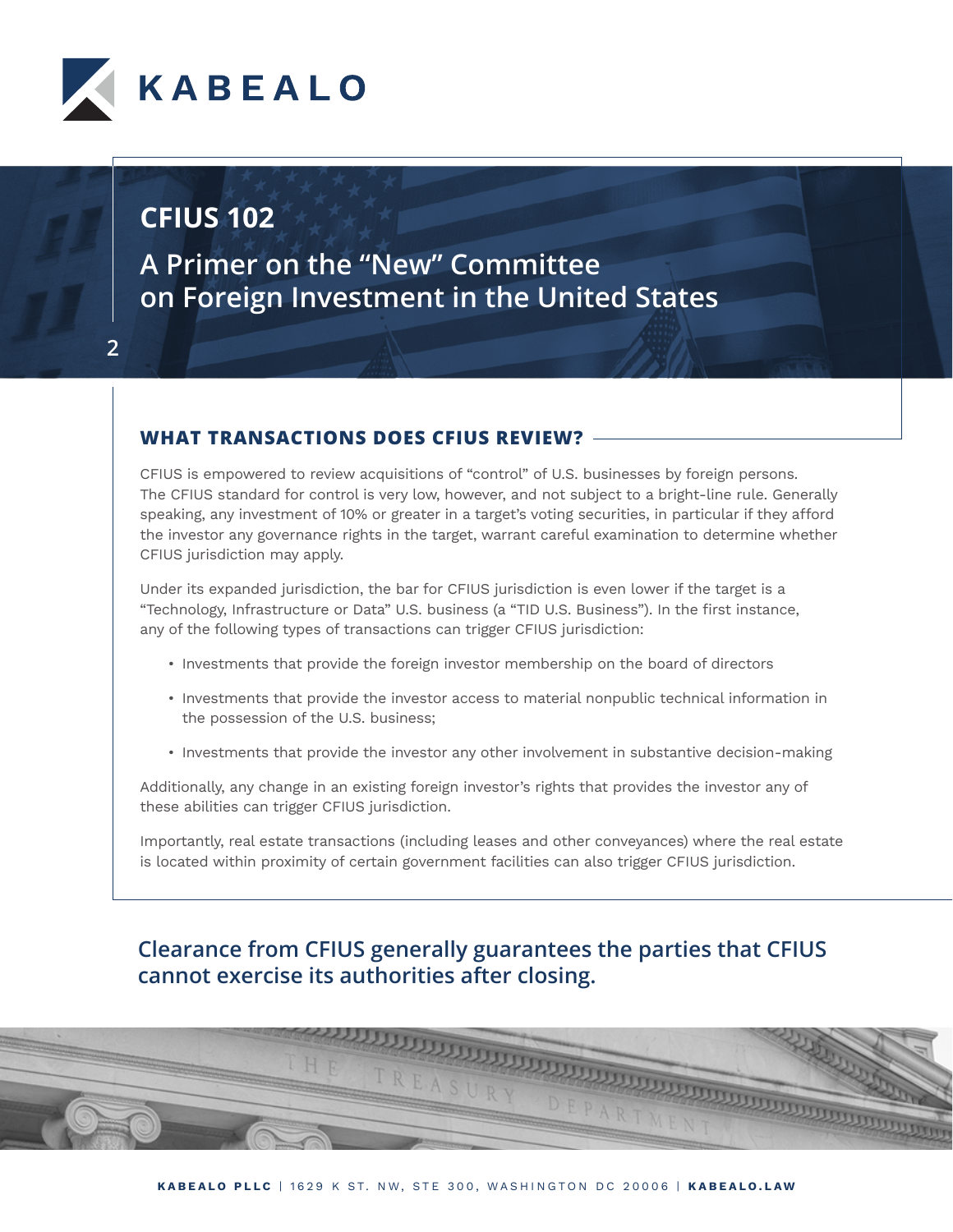

**A Primer on the "New" Committee on Foreign Investment in the United States**

#### **WHAT IS A "TID U.S. BUSINESS"?**

The determination of whether a business qualifies as a "TID U.S. Business" typically requires careful analysis. As a general rule of thumb, if any of the following factors apply to the target, further diligence is warranted:

- Ownership of, operation within, or service to, the U.S. "critical infrastructure" (e.g., energy, financial, transportation, telecommunications and technology sectors, among many others);
- Access to personal data of U.S. persons, including credit information, protected health information or other sensitive data;
- Development (including design, testing or production) of technologies that require any export licenses from any federal authority (e.g., the Department of Commerce (the Export Administration Regulations), Department of State (the International Traffic in Arms Regulations), Department of Energy (nuclear licensing authorities), etc.).
	- ° This includes companies that produce "emerging" or "foundational" technologies, which are yet to be defined by the Department of Commerce.

Importantly, a business not meeting the exact definition of a TID U.S. Business is likely to still be of interest to CFIUS. These definitions are intended to articulate specific concerns at a high level, but not to rule out the potential for issues in companies that operate similarly to, but not formally as, a TID U.S. Business.

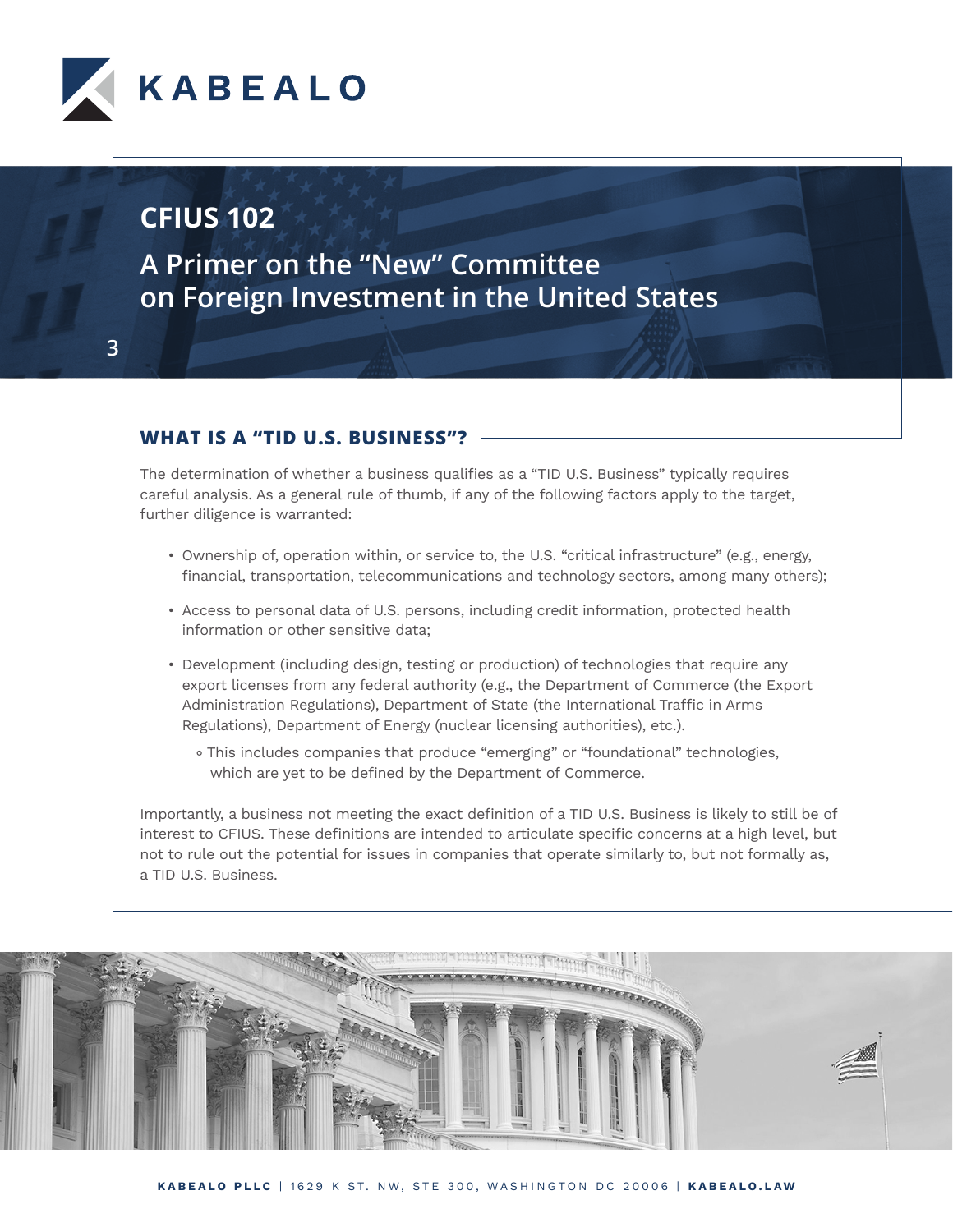

**4**

**A Primer on the "New" Committee on Foreign Investment in the United States**

#### **WHAT OTHER COMPANIES DOES CFIUS COVER?**

CFIUS technically has jurisdiction over any investment by a foreign person into any U.S. business that meets the structural criteria outline above. For "control" acquisitions, jurisdiction attaches irrespective of the target's bearing on U.S. national security; however, targets meeting any of the following criteria should pay careful attention to CFIUS issues when considering investment from abroad:

- Any TID U.S. Business
- Businesses adjacent to TID U.S. Businesses that may not be fully captured by the relevant definitions
- Any provider of services or goods, directly or indirectly, to the U.S. government
- Any business that has taken grants or loans from the U.S. government or academic institutions
- Any developer or distributor of technology that can be widely available in the enterprise or personal markets (e.g., operational software for businesses, consumer or enterprise cybersecurity software, social media software applications, etc.)
- Any business with a substantial user base, in particular if users register their products or otherwise establish accounts with the business
- Any business that develops, distributes or uses technology or projects of strategic importance to the U.S. national security
- Any business that develops technology that requires substantial R&D spending

These factors indicate that CFIUS is an issue to consider in a transaction, but transaction-specific factors always must be considered as well. Additionally, the identity of the buyer can impact the need to file, including by triggering mandatory filing requirements.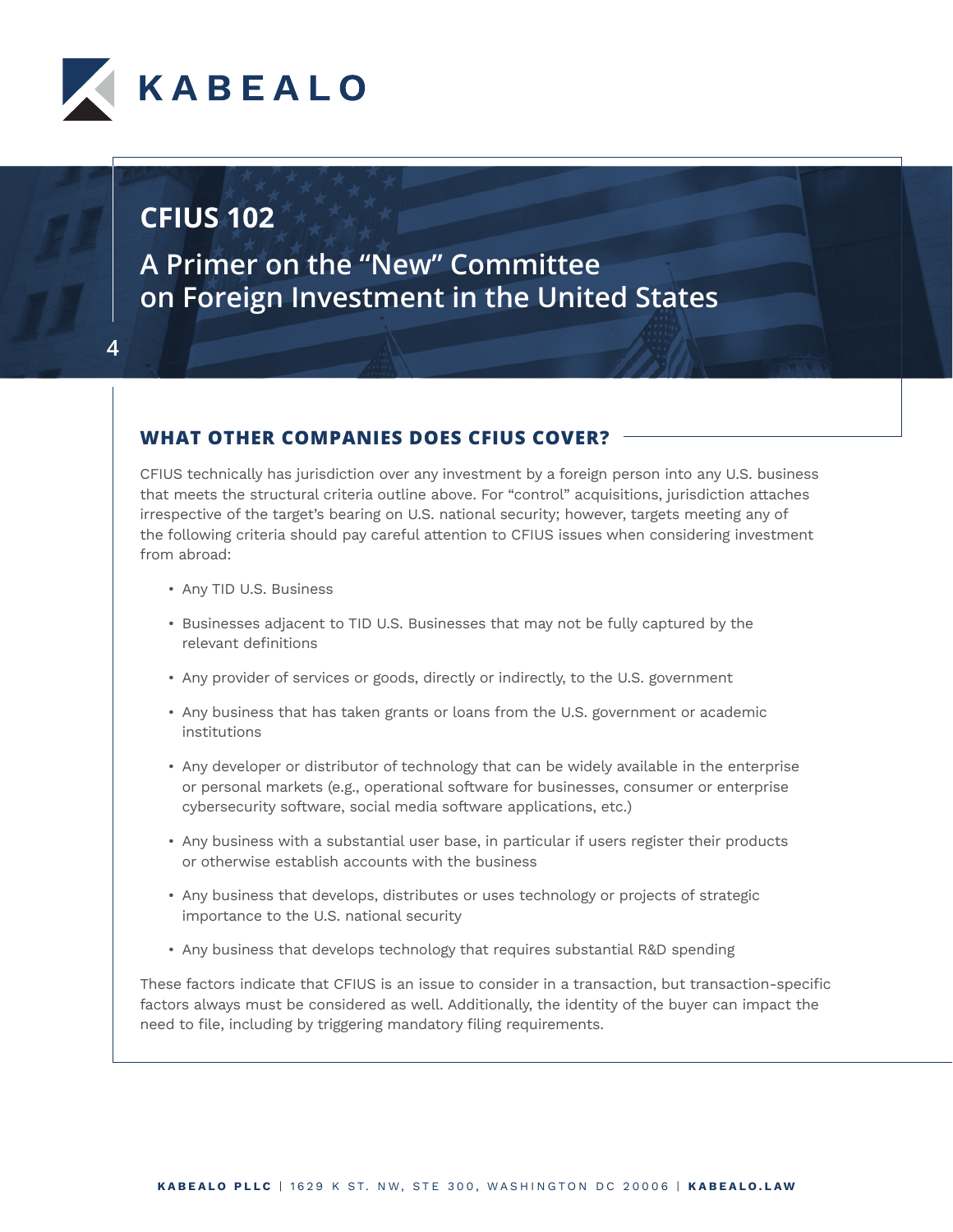

**A Primer on the "New" Committee on Foreign Investment in the United States**

#### **WHAT COUNTS AS A "FOREIGN" INVESTOR?**

This is often one of the more complex questions in a CFIUS analysis. Generally, a foreign investor is (a) any foreign citizen; (b) any entity ultimately "controlled" (see below) by foreign citizen(s); or (c) any investment fund that (i) has one or more foreign persons as managers/ principals of the fund; (ii) has a substantial amount of foreign capital or that otherwise affords foreign investors substantial formal or informal influence over the fund's operations; or (iii) affords foreign investors access to nonpublic information about portfolio company technology.

For this analysis, the threshold of "control" can be any interest that is not explicitly passive. Thus, a foreign person who has an 8% equity stake in a business and a seat on its board may cause that business to count as "foreign" for CFIUS purposes. There is no bright-line rule here.

Importantly, corporate organization in the U.S. does not exempt an entity from being "foreign." A Delaware corporation or LLC, if any foreign person or entity controls that entity, is foreign for CFIUS purposes.

#### **WHAT DOES THE CFIUS PROCESS ENTAIL?**

There are two primary forms of CFIUS review. First, there is a "short form" process, whereby the parties voluntarily submit a "declaration" to CFIUS that provides high-level information about the transaction. After 30 days, CFIUS can clear the transaction, request a "long form" notice or unilaterally initiate a review of the subject transaction. CFIUS also has the authority to take no action at the expiration of a short form review—in which case the parties are free, but not required, to submit a "long form" notice.

In the long form process, the parties file a full notice to CFIUS that provides a more detailed set of information about the transaction. This process includes a 45-day review of the transaction and, potentially, an additional 45-day investigation. During investigation, if there is an issue of concern, the agencies may negotiate a package of conditions with the parties prior to clearing the transaction, which is referred to as a "mitigation agreement."